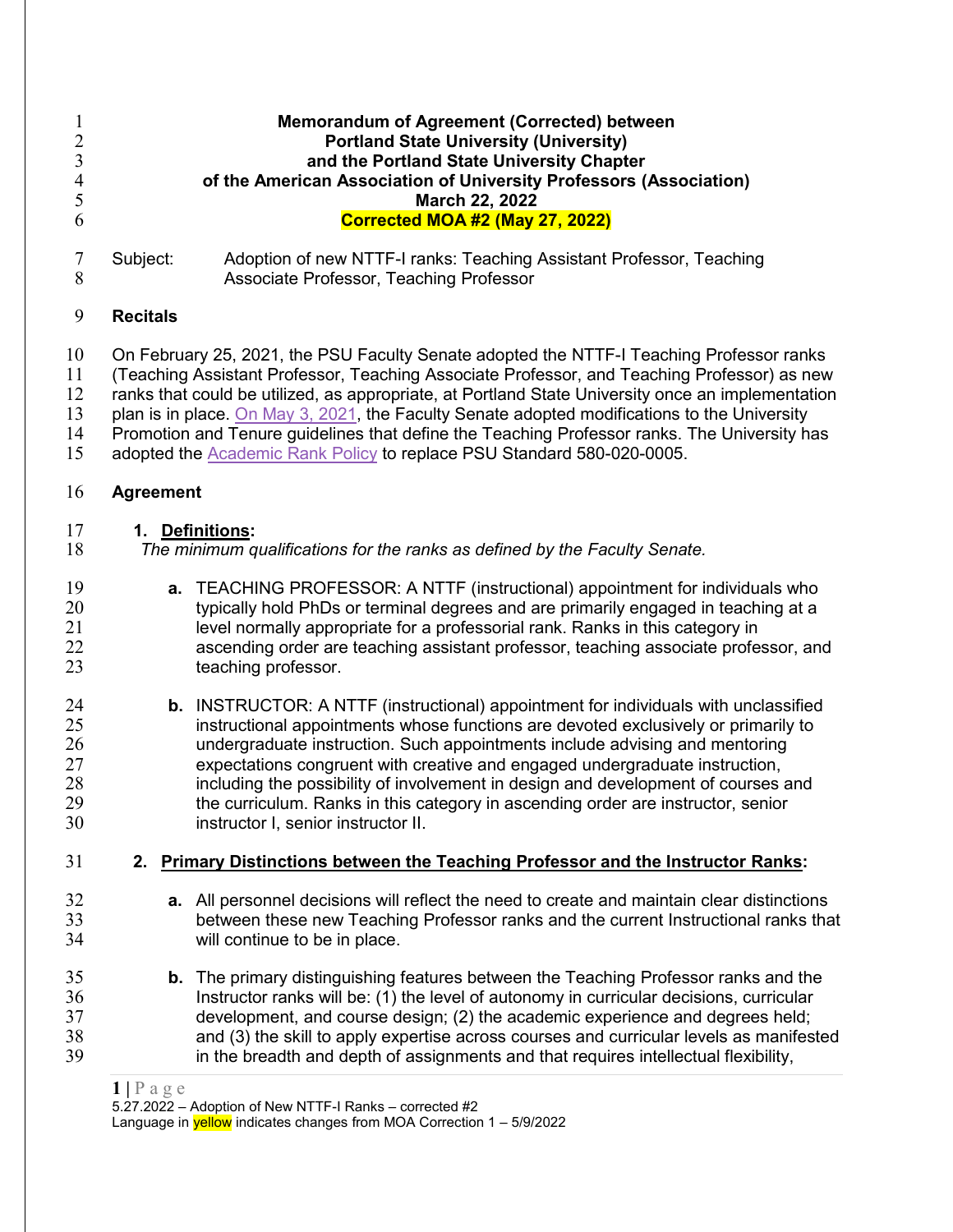| $\mathbf{1}$                                       | coordination and cooperation. |                                                                                                                                                                                                                                                                                                                                                                                                                                                                                                                                                                                      |  |
|----------------------------------------------------|-------------------------------|--------------------------------------------------------------------------------------------------------------------------------------------------------------------------------------------------------------------------------------------------------------------------------------------------------------------------------------------------------------------------------------------------------------------------------------------------------------------------------------------------------------------------------------------------------------------------------------|--|
| $\overline{c}$<br>$\overline{3}$<br>$\overline{4}$ | load:                         | i. The level of autonomy in curricular decisions, curricular development, and<br>course design as evidenced in the preponderance of the assigned course                                                                                                                                                                                                                                                                                                                                                                                                                              |  |
| 5<br>6<br>7                                        |                               | 1. For the Teaching Professor ranks, expectations include the<br>development, coordination, and evaluation of all aspects of assigned<br>courses in relationship to the broader curriculum.                                                                                                                                                                                                                                                                                                                                                                                          |  |
| 8<br>9<br>10<br>11<br>12                           |                               | 2. For the <b>Instructor ranks</b> , there is less autonomy over the<br>development, coordination, and evaluation of all aspects of assigned<br>courses in relationship to the broader curriculum (e.g., an Instructor<br>may teach one of multiple sections that utilize the same syllabus and<br>reflect similar design).                                                                                                                                                                                                                                                          |  |
| 13                                                 | ii.                           | The academic experience and degrees held:                                                                                                                                                                                                                                                                                                                                                                                                                                                                                                                                            |  |
| 14<br>15<br>16                                     |                               | 1. The number of years of academic experience and type of professional<br>experience required for the Teaching Professor and Instructor ranks<br>will vary by discipline and be determined by individual academic units.                                                                                                                                                                                                                                                                                                                                                             |  |
| 17<br>18<br>19<br>20<br>21                         |                               | 2. For the Teaching Professor ranks, faculty will ordinarily hold the<br>highest degree in their fields of specialization. Exceptions to this<br>requirement may be made when there is evidence of outstanding<br>achievement and professional recognition in the candidate's field of<br>expertise. In most fields, the doctorate will be expected.                                                                                                                                                                                                                                 |  |
| 22<br>23                                           |                               | a. A terminal degree in the field of specialization is not sufficient<br>to qualify for a Teaching Professor rank.                                                                                                                                                                                                                                                                                                                                                                                                                                                                   |  |
| 24<br>25<br>26                                     |                               | 3. For Instructor ranks, individuals with a terminal degree may apply for<br>and receive an instructional position, although this is not an<br>expectation.                                                                                                                                                                                                                                                                                                                                                                                                                          |  |
| 27                                                 |                               | iii. Skill in application of expertise and integration of knowledge:                                                                                                                                                                                                                                                                                                                                                                                                                                                                                                                 |  |
| 28<br>29<br>30<br>31<br>32<br>33<br>34<br>35<br>36 |                               | 1. For Teaching Professor ranks, faculty have skill and expertise<br>necessary to teach across upper and lower division and<br>undergraduate/graduate levels, where applicable, reflecting the<br>breadth and depth of assignments and requiring intellectual flexibility,<br>curricular coordination and cooperation. Faculty must demonstrate<br>evidence of the application of scholarly inquiry, pedagogical methods,<br>and curricular integration consistent with the criteria established by<br>their academic units and approved by the Department Chair (or<br>equivalent). |  |
| 37<br>38                                           |                               | 2. For Instructor ranks, faculty are responsible for a narrower scope of<br>courses and/or are more likely to teach lower-division undergraduate                                                                                                                                                                                                                                                                                                                                                                                                                                     |  |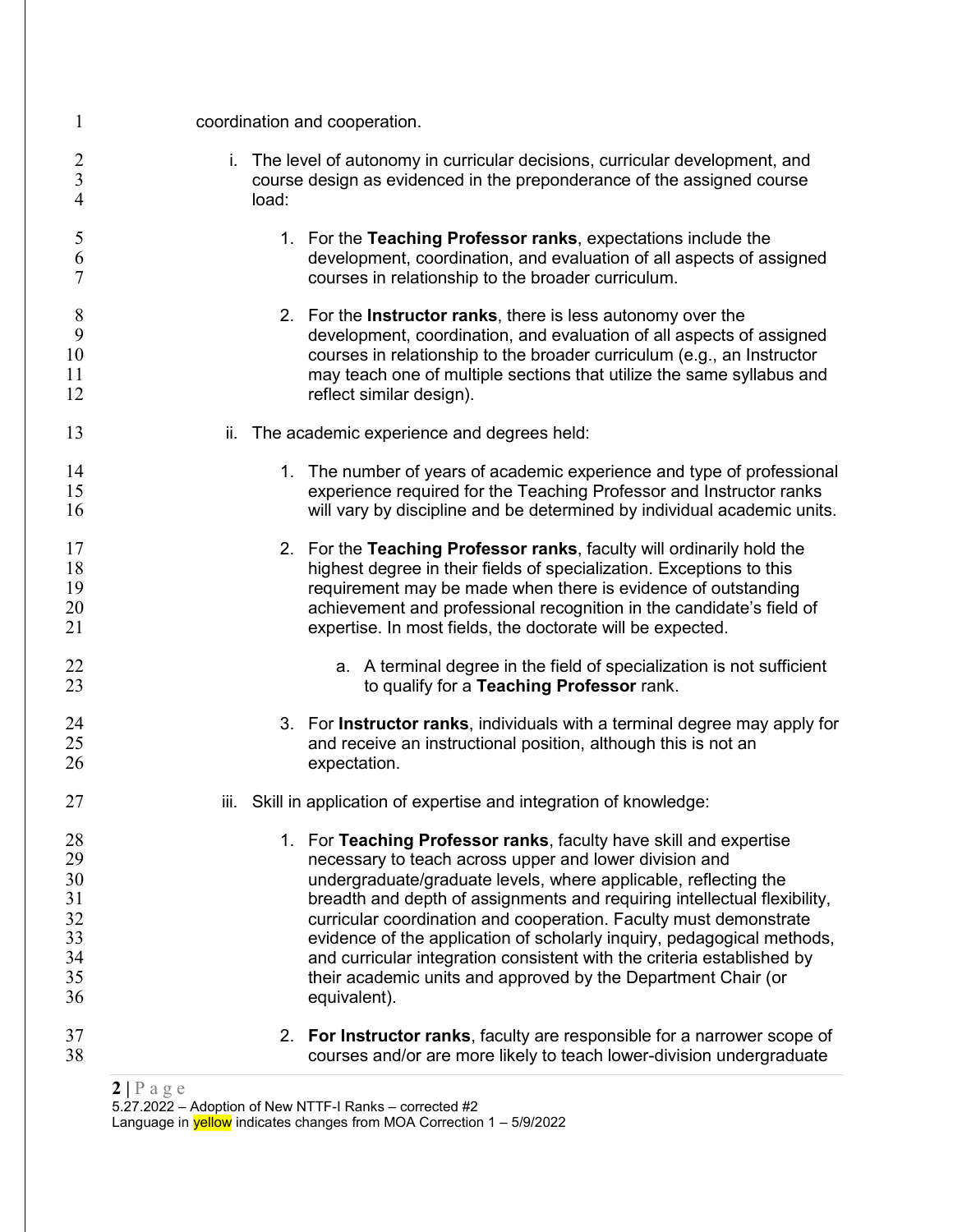| 1<br>$\overline{c}$<br>$\overline{3}$<br>$\overline{4}$<br>5<br>6<br>$\overline{7}$<br>$\,8\,$<br>9 |    | courses. Upper-division undergraduate major courses may be taught<br>by instructors if the duties and responsibilities for the assigned<br>courses do not require the autonomy, coordination and control<br>associated with the Teaching Professor ranks and if these courses do<br>not represent the preponderance of their teaching assignments.<br>Teaching lower-division undergraduate courses shall not be the sole<br>determining factor in whether a faculty is assigned to the Instructor or<br>Teaching Professor ranks. Faculty in the Instructor ranks should be<br>assigned graduate-level courses only on rare occasions. |
|-----------------------------------------------------------------------------------------------------|----|-----------------------------------------------------------------------------------------------------------------------------------------------------------------------------------------------------------------------------------------------------------------------------------------------------------------------------------------------------------------------------------------------------------------------------------------------------------------------------------------------------------------------------------------------------------------------------------------------------------------------------------------|
| 10                                                                                                  | 3. | Role of Department Chair/Equivalent in the Assignment of Work:                                                                                                                                                                                                                                                                                                                                                                                                                                                                                                                                                                          |
| 11<br>12<br>13<br>14<br>15<br>16                                                                    |    | <b>a.</b> It is the responsibly of the Department Chair (or equivalent) to assign work that is<br>appropriate to a member's rank. Departmental needs may, on occasion, warrant an<br>Instructor being assigned courses and related duties more commonly associated<br>with the Teaching Professor ranks. Regular assignments, however, must be in<br>accord with those outlined in Section 2 above, Primary Distinctions between the<br>Teaching Professor and the Instructor ranks.                                                                                                                                                    |
| 17<br>18<br>19                                                                                      |    | <b>b.</b> If an Instructor requests a course with duties and responsibilities more appropriate<br>for the Teaching Professor ranks, the Department Chair (or equivalent) may grant<br>the request on a limited basis, but this should not be an ongoing or common practice.                                                                                                                                                                                                                                                                                                                                                             |
| 20                                                                                                  | 4. | <b>Re-titling into the Teaching Professor Ranks:</b>                                                                                                                                                                                                                                                                                                                                                                                                                                                                                                                                                                                    |
| 21<br>22                                                                                            |    | a. Process for Notifying Faculty eligible for re-titling to the Teaching Professor<br>ranks:                                                                                                                                                                                                                                                                                                                                                                                                                                                                                                                                            |
| 23<br>24<br>25                                                                                      |    | Department Chairs (or equivalents) in consultation with the Dean's office will<br>i.<br>develop a list of faculty members who hold NTTF Professorial ranks or are<br>Senior Instructor II (SRI-II).                                                                                                                                                                                                                                                                                                                                                                                                                                     |
| 26<br>27<br>28<br>29<br>30                                                                          |    | a. Those who hold NTTF Professorial ranks will be notified by<br>their department chairs (or equivalents) that they are eligible to<br>automatically retitle into equivalent Teaching Professor ranks<br>(Ex: NTTF Associate Professor may retitle to Teaching<br>Associate Professor).                                                                                                                                                                                                                                                                                                                                                 |
| 31<br>32<br>33<br>34                                                                                |    | i. Those holding NTTF Professorial ranks will have 5<br>business days from receipt of notice of eligibility to<br>accept or decline in writing to re-title. See section 4 (b)<br>below for retitling process.                                                                                                                                                                                                                                                                                                                                                                                                                           |
| 35<br>36<br>37                                                                                      |    | b. Those who hold the rank of SRI-II will be notified that they can<br>be considered for re-titling to Teaching Assistant Professor<br>using the criteria provided in section 4 (c) below.                                                                                                                                                                                                                                                                                                                                                                                                                                              |
| 38<br>39                                                                                            |    | i. SRI-IIs will have 5 business days from receipt of notice<br>of eligibility to provide a written request to retitle to their                                                                                                                                                                                                                                                                                                                                                                                                                                                                                                          |

**|** Pag e

5.27.2022 - Adoption of New NTTF-I Ranks - corrected #2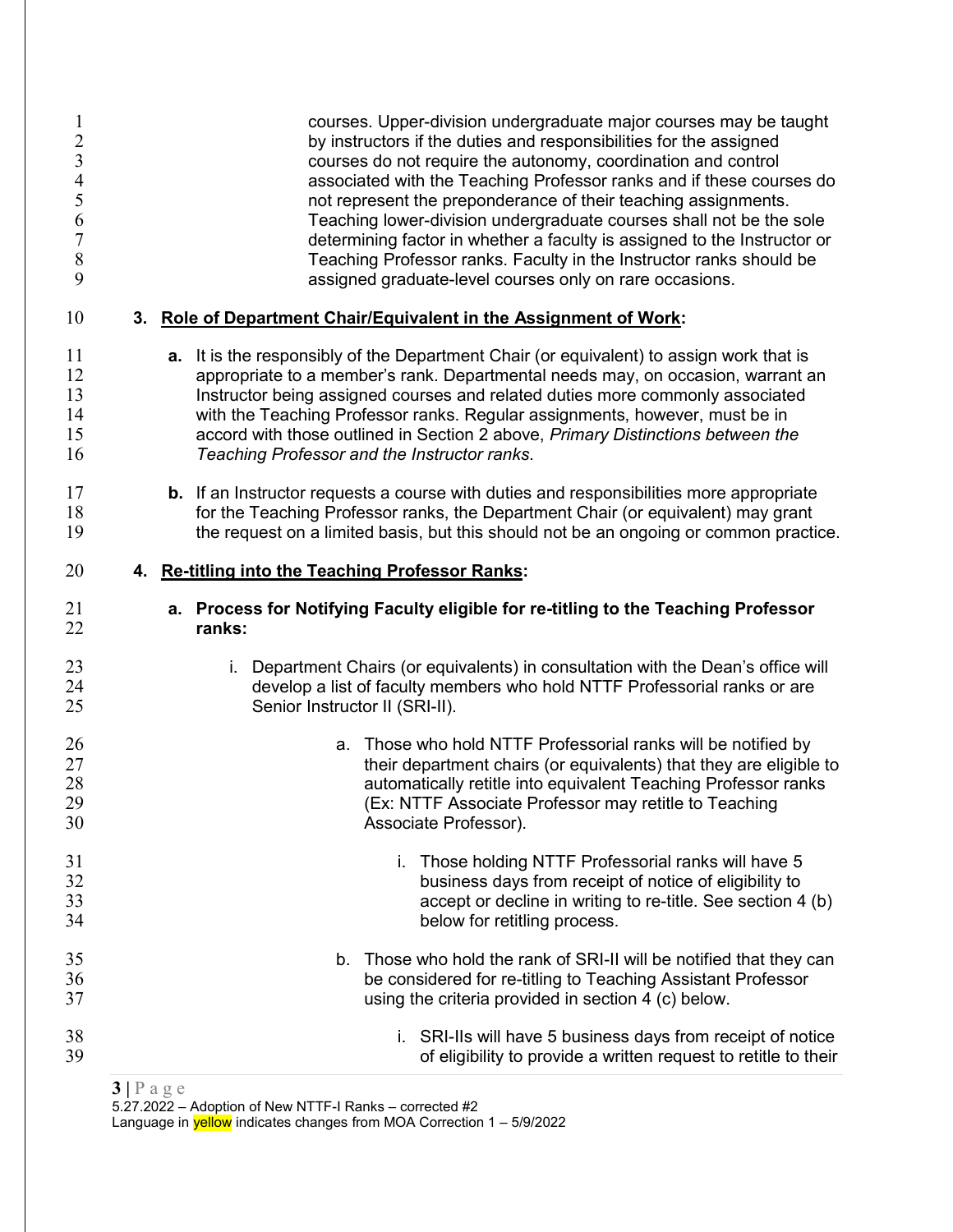| 1                                                  |                                                                                                                             | department chair (or equivalent).                                                                                                                                                                                                                                                                                                                                                           |
|----------------------------------------------------|-----------------------------------------------------------------------------------------------------------------------------|---------------------------------------------------------------------------------------------------------------------------------------------------------------------------------------------------------------------------------------------------------------------------------------------------------------------------------------------------------------------------------------------|
| $\overline{2}$<br>$\overline{3}$<br>$\overline{4}$ |                                                                                                                             | Department chairs (or equivalents) may require that an SRI-II provide<br>ii.<br>documentation, including an updated CV, in order to determine eligibility for<br>re-titling into the Teaching Professor ranks.                                                                                                                                                                              |
| 5<br>6<br>$\overline{7}$<br>$\,$ $\,$<br>9         |                                                                                                                             | iii. Within 5 business days of receipt of written notice of eligibility for retitling, the<br>faculty member must either elect to re-title or defer. If a faculty member elects<br>to defer, they will no longer be eligible to re-title, but will retain future access<br>to the Teaching Professor ranks as stated below in section 5, Promotion into<br><b>Teaching Professor Ranks.</b> |
| 10<br>11<br>12<br>13<br>14                         |                                                                                                                             | iv. The Department Chair (or equivalent) will communicate to the Dean's office<br>all re-titling information. The Dean's office will provide re-titling information to<br>OAA and HR. In consultation with OAA, HR will update the eligible faculty<br>member's record to reflect each eligible faculty member's re-titling into the<br>appropriate Teaching Professor rank.                |
| 15<br>16                                           |                                                                                                                             | b. Process for re-titling NTTF Professor and Instructor ranks to Teaching<br>Professor ranks during the transition period:                                                                                                                                                                                                                                                                  |
| 17<br>18                                           |                                                                                                                             | i. The transition period for re-titling into the Teaching Professor ranks shall be<br>completed no later than September 15, 2022.                                                                                                                                                                                                                                                           |
| 19                                                 |                                                                                                                             | Re-titling is aligned with current job duties and responsibilities.<br>ii.                                                                                                                                                                                                                                                                                                                  |
| 20<br>21<br>22<br>23                               |                                                                                                                             | iii.<br>Re-titling from an Instructor rank to a Teaching Professor rank is not<br>considered a promotion. After the academic year 2022-2023, all departments<br>will be expected to utilize their own P&T Guidelines for promotional decisions<br>regarding the new Teaching Professor ranks.                                                                                               |
| 24<br>25<br>26<br>27                               |                                                                                                                             | iv. The re-titling of members will occur in two distinct ways using the current rank<br>of the member as described in section 4(c) below: (1) automatic conversion<br>based on meeting all criteria, and (2) eligible for conversion upon<br>administrative review of additional supporting evidence provided.                                                                              |
| 28                                                 |                                                                                                                             | v. No faculty member will be compelled to re-title.                                                                                                                                                                                                                                                                                                                                         |
| 29<br>30                                           | c. Criteria for re-titling NTTF Professor and Instructor ranks to Teaching<br>Professor ranks during the transition period: |                                                                                                                                                                                                                                                                                                                                                                                             |
| 31<br>32<br>33                                     |                                                                                                                             | i. NTTF Assistant Professors, NTTF Associate Professors, and NTTF<br><b>Professors</b> shall, at their request, be retitled into the Teaching Professor<br>ranks at parallel levels.                                                                                                                                                                                                        |
| 34<br>35<br>36<br>37                               |                                                                                                                             | 1. Those NTTF Assistant Professors, NTTF Associate Professors, and<br>NTTF Professors who request to be re-titled will be automatically re-<br>titled into the following respective Teaching Professor ranks: NTTF<br>Assistant Professor retitled to Teaching Assistant Professor, NTTF                                                                                                    |
|                                                    | $4 P$ age                                                                                                                   |                                                                                                                                                                                                                                                                                                                                                                                             |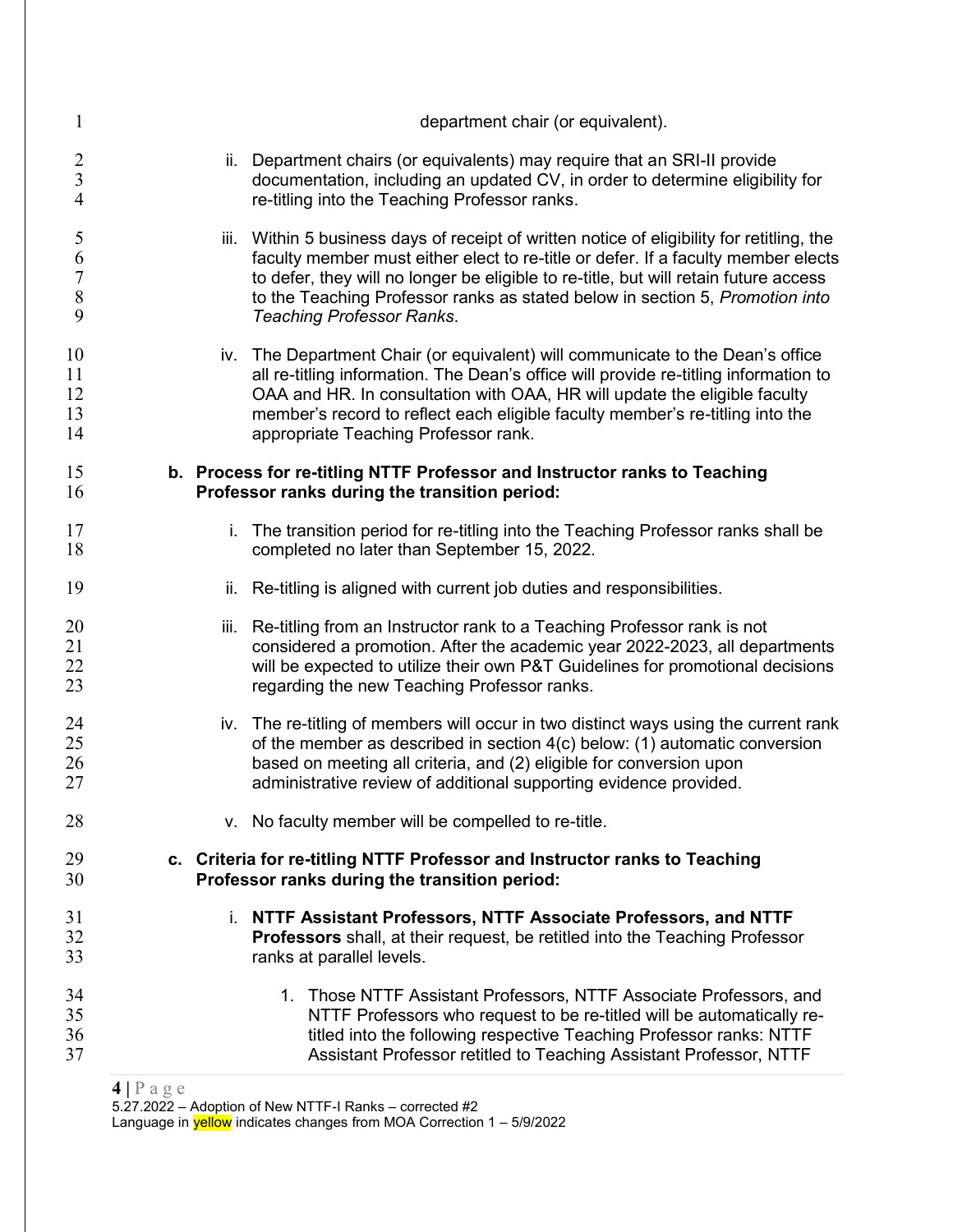| $\mathbf{1}$         | Associate Professor retitled to Teaching Associate Professor, and                                                                                                                                                                                                  |
|----------------------|--------------------------------------------------------------------------------------------------------------------------------------------------------------------------------------------------------------------------------------------------------------------|
| $\overline{2}$       | NTTF Professor re-titled to Teaching Professor.                                                                                                                                                                                                                    |
| 3                    | ii. Senior Instructor II (SRI-II) may be eligible to re-title to Teaching Assistant                                                                                                                                                                                |
| $\overline{4}$       | Professor if ALL of the criteria outlined in section 2 above, Primary                                                                                                                                                                                              |
| 5                    | Distinctions between the Teaching Professor and the Instructor ranks, are                                                                                                                                                                                          |
| 6                    | met.                                                                                                                                                                                                                                                               |
| 7                    | 1. The Faculty Senate language specific to the doctorate degree                                                                                                                                                                                                    |
| 8                    | requirement allows that an exception to the requirement may be                                                                                                                                                                                                     |
| 9                    | considered when there is clear evidence of outstanding achievement                                                                                                                                                                                                 |
| 10                   | and professional recognition in the candidate's current field of                                                                                                                                                                                                   |
| 11                   | expertise.                                                                                                                                                                                                                                                         |
| 12                   | 2. In addition, the SRI-II must have undergone at least one successful                                                                                                                                                                                             |
| 13                   | peer review. This review must have led to (a) a promotion in rank, (b)                                                                                                                                                                                             |
| 14                   | award of Continuous Appointment, or (c) hiring by a faculty search                                                                                                                                                                                                 |
| 15                   | committee.                                                                                                                                                                                                                                                         |
| 16                   | iii. Senior Instructor I (SRI-I) or Instructor are not eligible for re-titling into the                                                                                                                                                                            |
| 17                   | Teaching Professor ranks. See section 5 below for eligibility to promote into                                                                                                                                                                                      |
| 18                   | the Teaching Professor ranks.                                                                                                                                                                                                                                      |
| 19                   | d. Process for the reconsideration of an administrative decision on re-titling:                                                                                                                                                                                    |
| 20<br>21<br>22<br>23 | Those individuals in NTTF Professor ranks who did not elect to automatically<br>i.<br>retitle during the transition period are not eligible for a reconsideration to<br>retitle, as the decision not to re-title was their own. See sections 6, (c) i-ii<br>below. |
| 24                   | ii. If an SRI-II questions the administrative decision for re-titling, they may                                                                                                                                                                                    |
| 25                   | submit a written request for a reconsideration within 5 business days from                                                                                                                                                                                         |
| 26                   | receipt of the written notice of the administrative decision not to retitle, and                                                                                                                                                                                   |
| 27                   | may provide additional supporting evidence along with the request for                                                                                                                                                                                              |
| 28                   | reconsideration.                                                                                                                                                                                                                                                   |
| 29                   | 1. The reconsideration will be requested based on the criteria stated in                                                                                                                                                                                           |
| 30                   | section 2 above.                                                                                                                                                                                                                                                   |
|                      | <b>Composition of Reconsideration Committee</b><br>iii.                                                                                                                                                                                                            |
| 31                   |                                                                                                                                                                                                                                                                    |
| 32                   | 1. Each School or College will create an administrative review committee                                                                                                                                                                                           |
| 33                   | composed of department chairs (or equivalents) holding rank to                                                                                                                                                                                                     |
| 34                   | review and evaluate the original re-titling decision using the criteria in                                                                                                                                                                                         |
| 35                   | section 2 above.                                                                                                                                                                                                                                                   |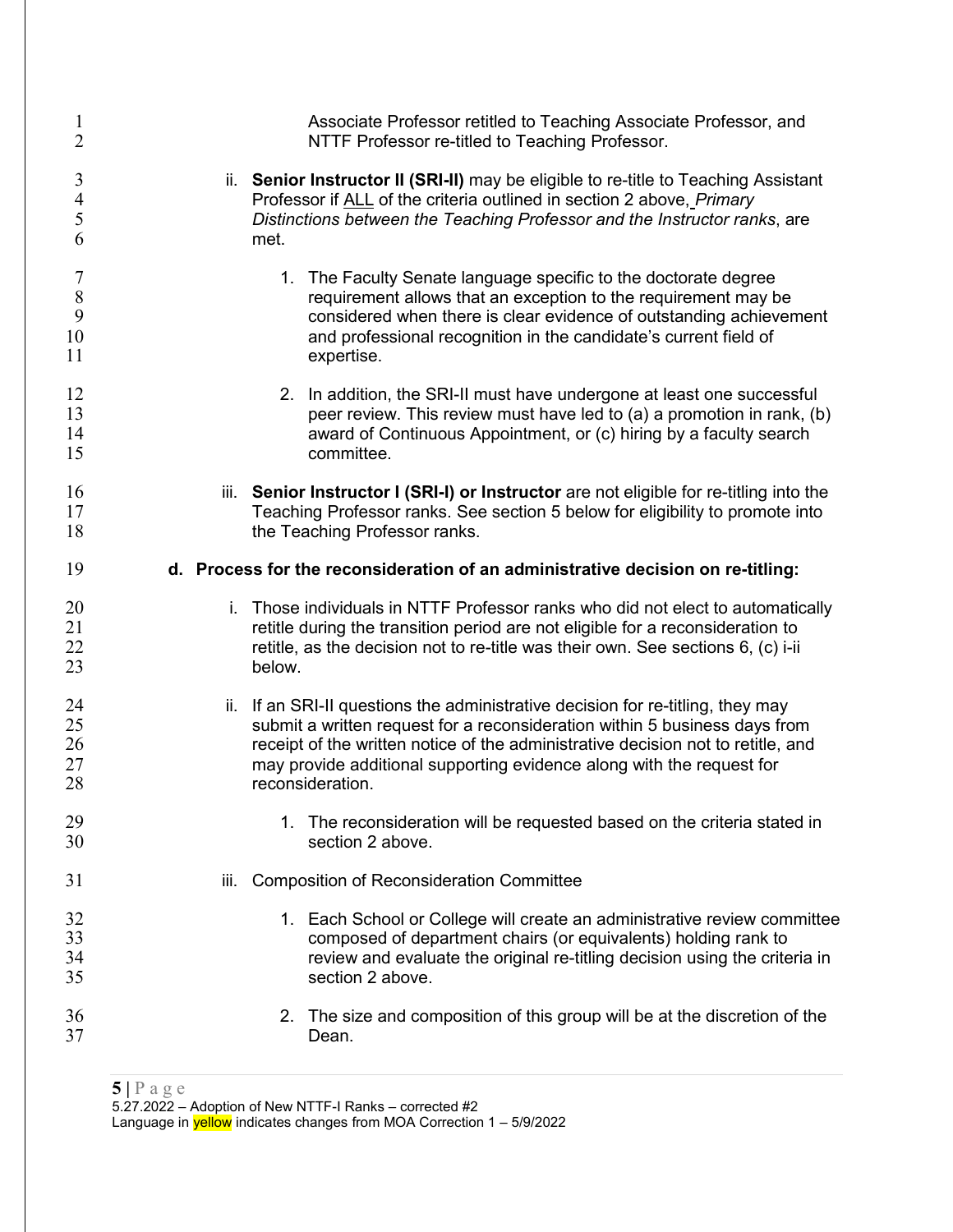| $\mathbf{1}$         | 3. In those Schools/Colleges that do not have ranked administrators, the                                                                                                                                                                                         |
|----------------------|------------------------------------------------------------------------------------------------------------------------------------------------------------------------------------------------------------------------------------------------------------------|
| $\overline{2}$       | Dean will appoint a minimum of five department chairs from across                                                                                                                                                                                                |
| $\overline{3}$       | the campus to serve on the administrative review committee.                                                                                                                                                                                                      |
| 4                    | iv. The committee will endeavor to reach consensus before communicating their                                                                                                                                                                                    |
| 5                    | decision to the Dean and the Dean will make the final determination. Re-                                                                                                                                                                                         |
| 6                    | titling decisions are not grievable and are not subject to Article 28.                                                                                                                                                                                           |
| 7                    | 5. Promotion into Teaching Professor Ranks:                                                                                                                                                                                                                      |
| 8                    | a. Process for notifying faculty eligible for promotion into the Teaching Professor                                                                                                                                                                              |
| 9                    | ranks:                                                                                                                                                                                                                                                           |
| 10                   | i. Department Chairs (or equivalents), in consultation with their Dean's office,                                                                                                                                                                                 |
| 11                   | will develop a list of all faculty eligible to promote into the Teaching Professor                                                                                                                                                                               |
| 12                   | ranks using the criteria as provided by the Faculty Senate and in accordance                                                                                                                                                                                     |
| 13                   | with the faculty member's current rank as stated in sections 5(c) i-iv, below.                                                                                                                                                                                   |
| 14<br>15<br>16<br>17 | Department Chairs (or equivalents) will notify all faculty eligible to promote<br>ii.<br>into the Teaching Professor ranks, referencing the faculty member's eligibility<br>for promotion based on their current rank as stated in sections 5(c) i-iv,<br>below. |
| 18<br>19             | Faculty members notified of eligibility will respond to the notice in accordance<br>iii.<br>with the deadlines stated in their unit guidelines.                                                                                                                  |
| 20                   | 1. If the faculty member elects to participate, the promotional review will                                                                                                                                                                                      |
| 21                   | commence in 2022-2023 and proceed through the promotional review                                                                                                                                                                                                 |
| 22                   | deadlines as stated in unit guidelines and on the Academic Deadlines                                                                                                                                                                                             |
| 23                   | Calendar posted on the OAA website.                                                                                                                                                                                                                              |
| 24                   | 2. If a faculty member elects to defer, the faculty member will remain                                                                                                                                                                                           |
| 25                   | eligible for future promotion into the Teaching Professor ranks.                                                                                                                                                                                                 |
| 26                   | Starting in Spring 2023 the criteria and notice for eligibility will follow                                                                                                                                                                                      |
| 27                   | the unit's guidelines and will be in accordance with the University P&T                                                                                                                                                                                          |
| 28                   | Guidelines and the Academic Deadlines Calendar posted on the OAA                                                                                                                                                                                                 |
| 29                   | website.                                                                                                                                                                                                                                                         |
| 30                   | b. Process for Promotion into the Teaching Professor ranks:                                                                                                                                                                                                      |
| 31                   | i. Members shall be allowed to apply for promotion to the new Teaching                                                                                                                                                                                           |
| 32                   | Professor ranks in Fall 2022. The parties recognize that for academic year                                                                                                                                                                                       |
| 33                   | 2022-2023 units may not have had the opportunity to fully develop criteria for                                                                                                                                                                                   |
| 34                   | promotion into the new Teaching Professor ranks, thus departments may use                                                                                                                                                                                        |
| 35                   | the rank descriptions developed by the Faculty Senate on May 3, 2021 for                                                                                                                                                                                         |
| 36                   | these promotional recommendations. After the academic year 2022-2023, all                                                                                                                                                                                        |
| 37                   | departments will be expected to utilize their own P&T Guidelines for                                                                                                                                                                                             |
| 38                   | promotional decisions.                                                                                                                                                                                                                                           |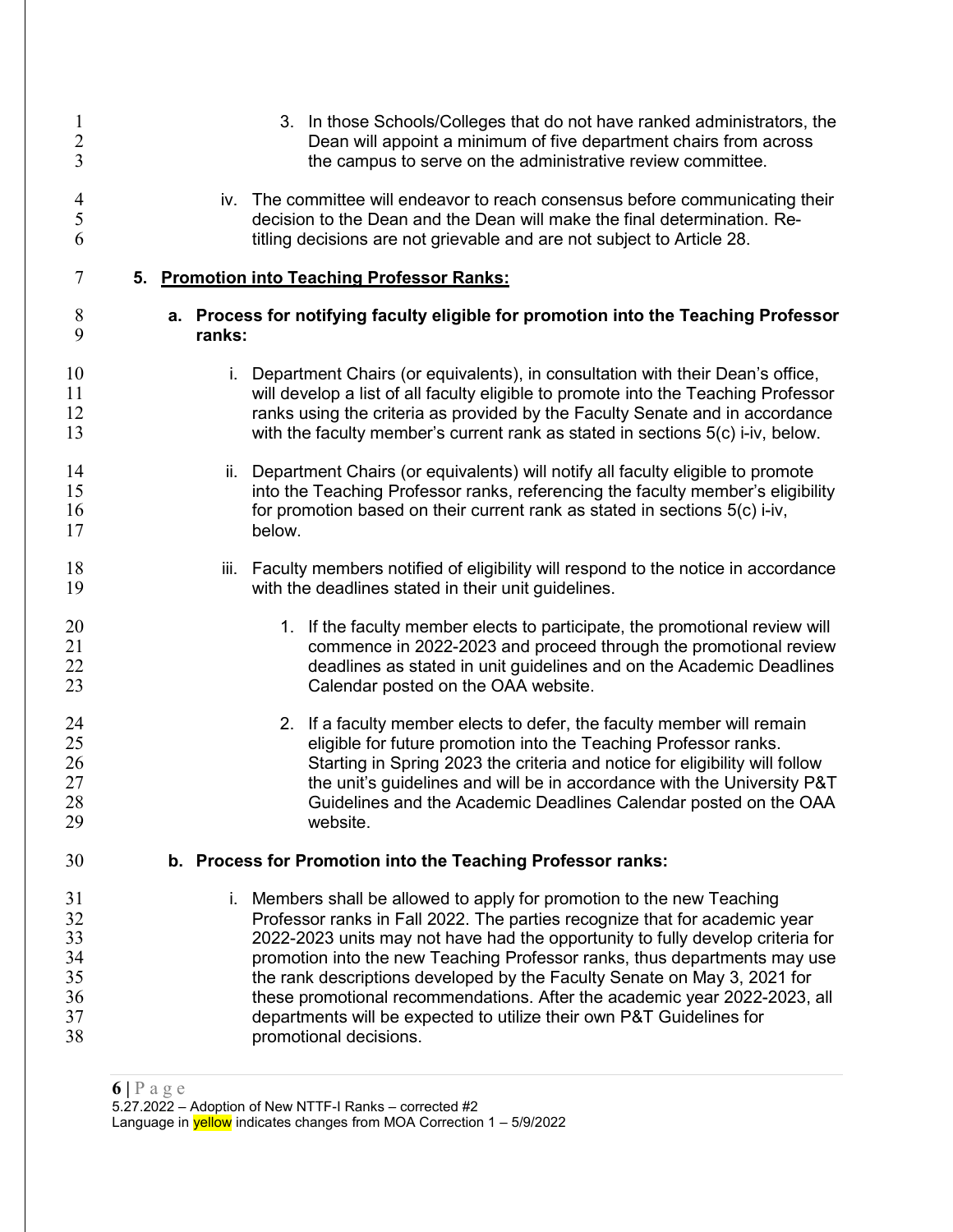| $\mathbf{1}$   | ii. For those who retitled into the parallel Teaching Professor ranks, time spent |
|----------------|-----------------------------------------------------------------------------------|
| $\overline{c}$ | in rank as NTTF Assistant or NTTF Associate Professor will count toward the       |
| $\overline{3}$ | minimum number of years in rank required prior to being eligible for              |
| $\overline{4}$ | application to the next Teaching Professor rank, as stated in the Faculty         |
| 5              | Senate Resolution dated May 3, 2021.                                              |
| 6              | 1. Teaching Professor A non-tenure track faculty position. Typically,             |
| $\overline{7}$ | being hired into or promoted to this position requires a minimum of               |
| 8              | four years in rank as an NTTF Associate Professor.                                |
| 9              | 2. Teaching Associate Professor A non-tenure track faculty position.              |
| 10             | Typically, being hired into or promoted to this position requires six             |
| 11             | years in rank as an NTTF Assistant Professor.                                     |
| 12             | iii. For Senior Instructor IIs who retitled to Teaching Assistant Professor, time |
| 13             | spent in rank as SRI-II will count toward their eligibility to promote to         |
| 14             | <b>Teaching Associate Professor.</b>                                              |
| 15             | c. Criteria for promotion to Teaching Professor ranks during the transition       |
| 16             | period:                                                                           |
| 17             | i. A NTTF Associate Professor hired prior to September 16, 2021 who did not       |
| 18             | elect to re-title to Teaching Associate Professor during the transition period    |
| 19             | pursuant to section 4(c), i, above, is eligible to promote to Teaching            |
| 20             | Professor.                                                                        |
| 21             | 1. Faculty are eligible to be considered for promotion in their fourth year       |
| 22             | in rank. Time spent in the parallel rank of NTTF Associate Professor              |
| 23             | will count toward the time-in-rank requirement for eligibility.                   |
| 24             | 2. If unsuccessful in promoting to Teaching Professor (this is not                |
| 25             | considered skipping a rank but a parallel promotion within the                    |
| 26             | Teaching Professor ranks), the NTTF Associate Professor will be                   |
| 27             | eligible for promotion after completing three additional years in rank            |
| 28             | (eligible to apply for promotion in the $4th$ year).                              |
| 29             | 3. The NTTF Associate Professor who is unsuccessful in promoting to               |
| 30             | Teaching Professor two times will no longer be eligible for promotion             |
| 31             | into the Teaching Professor ranks.                                                |
| 32             | ii. A NTTF Assistant Professor hired prior to September 16, 2021 who did not      |
| 33             | elect to re-title to Teaching Assistant Professor during the transition period    |
| 34             | pursuant to section 4(c), i, above, is eligible to promote to the Teaching        |
| 35             | Professor ranks.                                                                  |
| 36             | 1. Faculty are eligible to be considered for promotion in their sixth year in     |
| 37             | rank. Time spent in the parallel rank of NTTF Assistant Professor will            |
| 38             | count toward the time-in-rank requirement for eligibility.                        |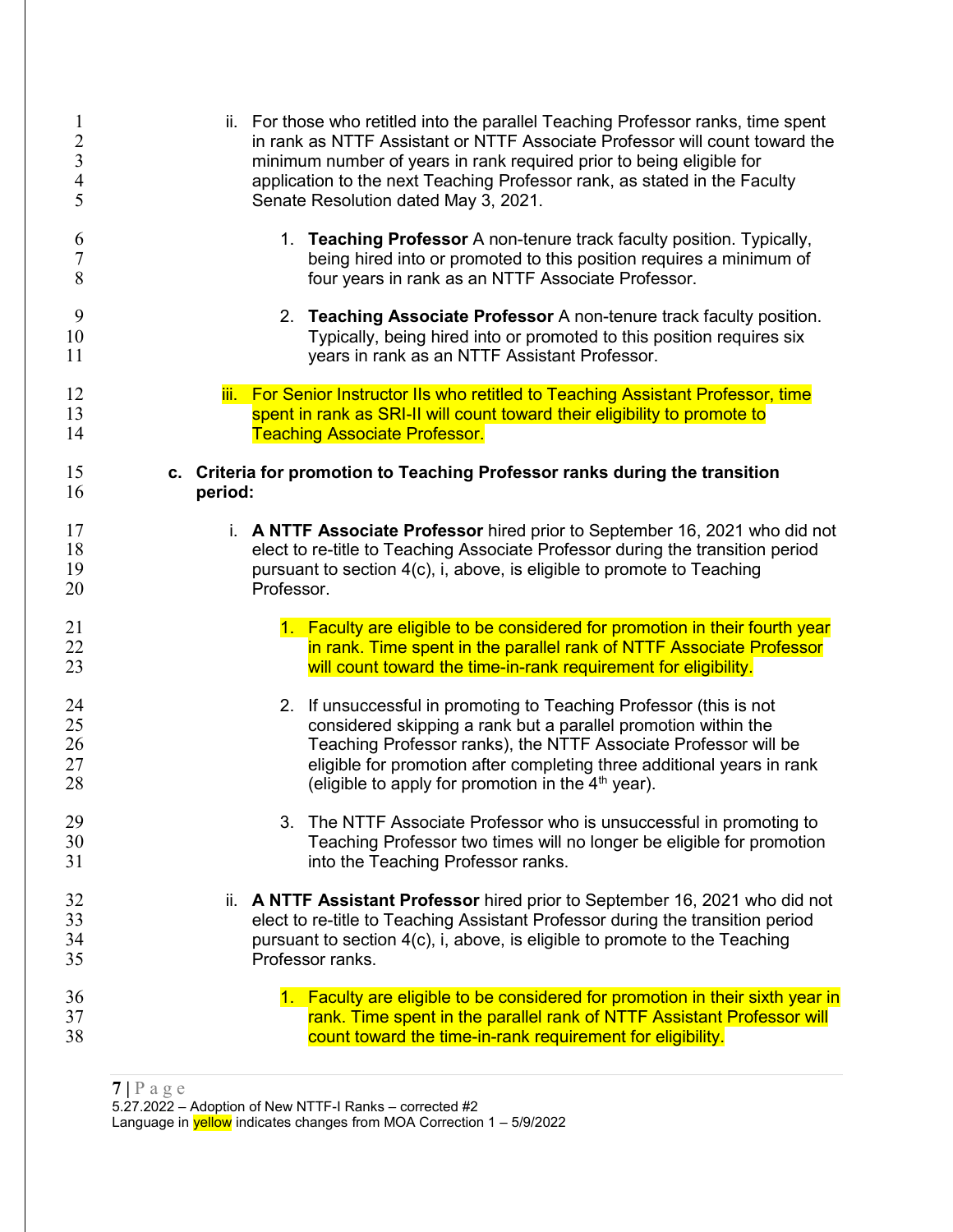| $\mathbf{1}$<br>$\sqrt{2}$<br>$\overline{\mathbf{3}}$<br>$\overline{4}$<br>5 | 2. If unsuccessful in promoting to Teaching Associate Professor (this is<br>not considered skipping a rank but a parallel promotion within the<br>Teaching Professor Ranks), the NTTF Assistant Professor will be<br>eligible for promotion after completing three additional years in rank<br>(eligible to apply for promotion in the $4th$ year).                 |  |
|------------------------------------------------------------------------------|---------------------------------------------------------------------------------------------------------------------------------------------------------------------------------------------------------------------------------------------------------------------------------------------------------------------------------------------------------------------|--|
| 6<br>$\overline{7}$<br>8                                                     | 3. The NTTF Assistant Professor who is unsuccessful in promoting to<br>Teaching Associate Professor two times will no longer be eligible for<br>promotion to the Teaching Professor ranks.                                                                                                                                                                          |  |
| 9<br>10<br>11<br>12                                                          | iii. A Senior Instructor II (SRI-II) hired prior to September 16, 2021 who is not<br>eligible to re-title as Teaching Assistant Professor pursuant to 4(c), ii, above,<br>or who elects not to retitle to Teaching Assistant Professor during the<br>transition period, is eligible to promote to the Teaching Professor ranks.                                     |  |
| 13<br>14<br>15                                                               | 1. If unsuccessful in promoting to Teaching Assistant Professor, the SRI-<br>II will be eligible for promotion after completing three additional years<br>in rank (eligible to apply for promotion in the $4th$ year).                                                                                                                                              |  |
| 16<br>17<br>18                                                               | 2. The SRI-II who is unsuccessful in promoting to Teaching Assistant<br>Professor two times will no longer be eligible for promotion to the<br>Teaching Professor ranks.                                                                                                                                                                                            |  |
| 19<br>20                                                                     | iv. A Senior Instructor I (SRI-I) hired prior to September 16, 2021 is eligible to<br>promote to the Teaching Professor ranks:                                                                                                                                                                                                                                      |  |
| 21<br>22                                                                     | 1. To be eligible, the member must have been promoted, not hired, to<br>the rank of SRI-I.                                                                                                                                                                                                                                                                          |  |
| 23<br>24<br>25<br>26<br>27                                                   | 2. An SRI-I who is unsuccessful in promoting to Teaching Assistant<br>Professor retains the right to be considered for promotion to SRI-II (if<br>they so request). They should be considered for promotion to SRI-II in<br>the same cycle, with the same promotion packet, and by the same<br>P&T committee.                                                       |  |
| 28<br>29<br>30<br>31<br>32                                                   | 3. An SRI-I who promotes to SRI-II is eligible to apply for promotion to<br>Teaching Assistant Professor after completing three years in rank<br>(eligible to apply for promotion in the $4th$ year). Following an<br>unsuccessful review to SRI-II, an SRI-I can re-apply for promotion to<br>SRI-II under the current University and Department-level guidelines. |  |
| 33<br>34<br>35                                                               | 4. A member who is unsuccessful in promoting to Teaching Assistant<br>Professor two times is no longer eligible for promotion to the Teaching<br>Professor ranks.                                                                                                                                                                                                   |  |
| 36<br>37                                                                     | v. An Instructor hired prior to September 16, 2021 may apply to promote to the<br>Teaching Professor ranks.                                                                                                                                                                                                                                                         |  |
| 38                                                                           | 1. An Instructor must promote to SRI-I before being eligible to promote                                                                                                                                                                                                                                                                                             |  |

 $8 | P a g e$ 

5.27.2022 - Adoption of New NTTF-I Ranks - corrected #2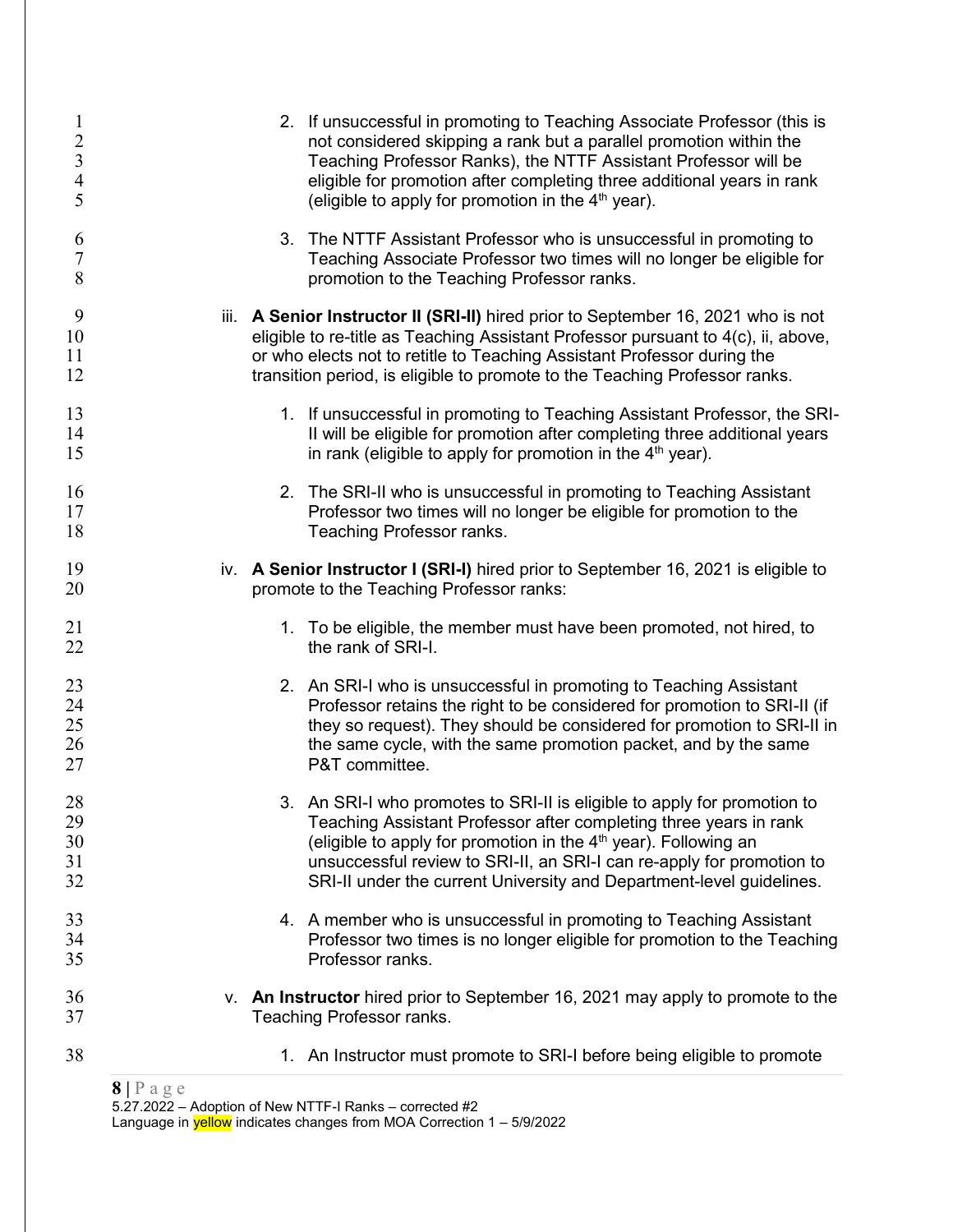| $\mathbf{l}$<br>$\overline{2}$<br>$\mathfrak{Z}$<br>4 |                                   | into the Teaching Professor ranks. To be eligible for consideration to<br>promote from SRI-I to Teaching Assistant Professor, they must first<br>complete 3 years in rank as an SRI-I (eligible to apply for promotion in<br>the $4th$ year).                                                                                                                                                                                                                                                                                                                                                                                                                                                                                |
|-------------------------------------------------------|-----------------------------------|------------------------------------------------------------------------------------------------------------------------------------------------------------------------------------------------------------------------------------------------------------------------------------------------------------------------------------------------------------------------------------------------------------------------------------------------------------------------------------------------------------------------------------------------------------------------------------------------------------------------------------------------------------------------------------------------------------------------------|
| 5<br>6                                                |                                   | 2. Once an Instructor has been promoted to SRI-I, refer to section 5(c),<br>iv above.                                                                                                                                                                                                                                                                                                                                                                                                                                                                                                                                                                                                                                        |
| $\overline{7}$<br>8                                   | the Minimum in the New Rank.      | 6. The Salary of Members Re-Titled or Promoted to New Ranks Will Not Be Less than                                                                                                                                                                                                                                                                                                                                                                                                                                                                                                                                                                                                                                            |
| 9<br>10<br>11                                         |                                   | <b>a.</b> Members re-titled to the new Teaching Professor ranks will either retain their current<br>salary or receive the new higher minimum salary.                                                                                                                                                                                                                                                                                                                                                                                                                                                                                                                                                                         |
| 12<br>13<br>14<br>15                                  |                                   | b. Members promoted to the new Teaching Professor ranks shall receive a salary<br>increase of 8% upon promotion in rank or the minimum for the new rank, whichever<br>is greater, as stipulated in Article 30, Section 6A of the 2021-2024 Collective<br>Bargaining Agreement (CBA).                                                                                                                                                                                                                                                                                                                                                                                                                                         |
| 16<br>17                                              |                                   | 7. For Purposes of Establishing Minimum Salaries, the New Teaching Professor<br>Ranks Shall be Grouped as Follows in Article 30, Section 5 of the CBA.                                                                                                                                                                                                                                                                                                                                                                                                                                                                                                                                                                       |
| 18<br>19                                              |                                   | a. Teaching Assistant Professor with Assistant Professor, Assistant Professor of<br>Practice, Assistant Clinical Professor, and Research Assistant.                                                                                                                                                                                                                                                                                                                                                                                                                                                                                                                                                                          |
| 20<br>21                                              |                                   | <b>b.</b> Teaching Associate Professor with Associate Professor, Associate Professor of<br>Practice, Associate Clinical Professor, and Research Associate Professor.                                                                                                                                                                                                                                                                                                                                                                                                                                                                                                                                                         |
| 22<br>23                                              | Research Professor.               | c. Teaching Professor with Professor, Professor of Practice, Clinical Professor, and                                                                                                                                                                                                                                                                                                                                                                                                                                                                                                                                                                                                                                         |
| 24                                                    |                                   | 8. New Teaching Professor Ranks are Applicable in all Academic Departments.                                                                                                                                                                                                                                                                                                                                                                                                                                                                                                                                                                                                                                                  |
| 25<br>26<br>27<br>28<br>29<br>30<br>31<br>32<br>33    | this agreement and April 1, 2022. | The Office of Academic Affairs (OAA) shall notify departments, within sixty (60) days of<br>the ratification of this agreement, that they are to revise, and submit to OAA for approval,<br>their departmental P&T guidelines to include these ranks, and pathways into these<br>ranks, based on the Departmental P&T template distributed by OAA. Departments shall<br>be given until April 1, 2023 to submit revised guidelines. OAA will review and approve<br>revised departmental P&T guidelines, or provide guidance for further revisions, by<br>August 1, 2023. These requirements will be communicated in written form by OAA to<br>Department administration, and by PSU-AAUP to its members, between execution of |
| 34<br>35<br>36                                        | during successor negotiations.    | This agreement will be effective upon signature and ratification of the parties. This document will<br>be an addendum to the CBA and language that remains in effect will be inserted into Article 18                                                                                                                                                                                                                                                                                                                                                                                                                                                                                                                        |

during successor negotiations.